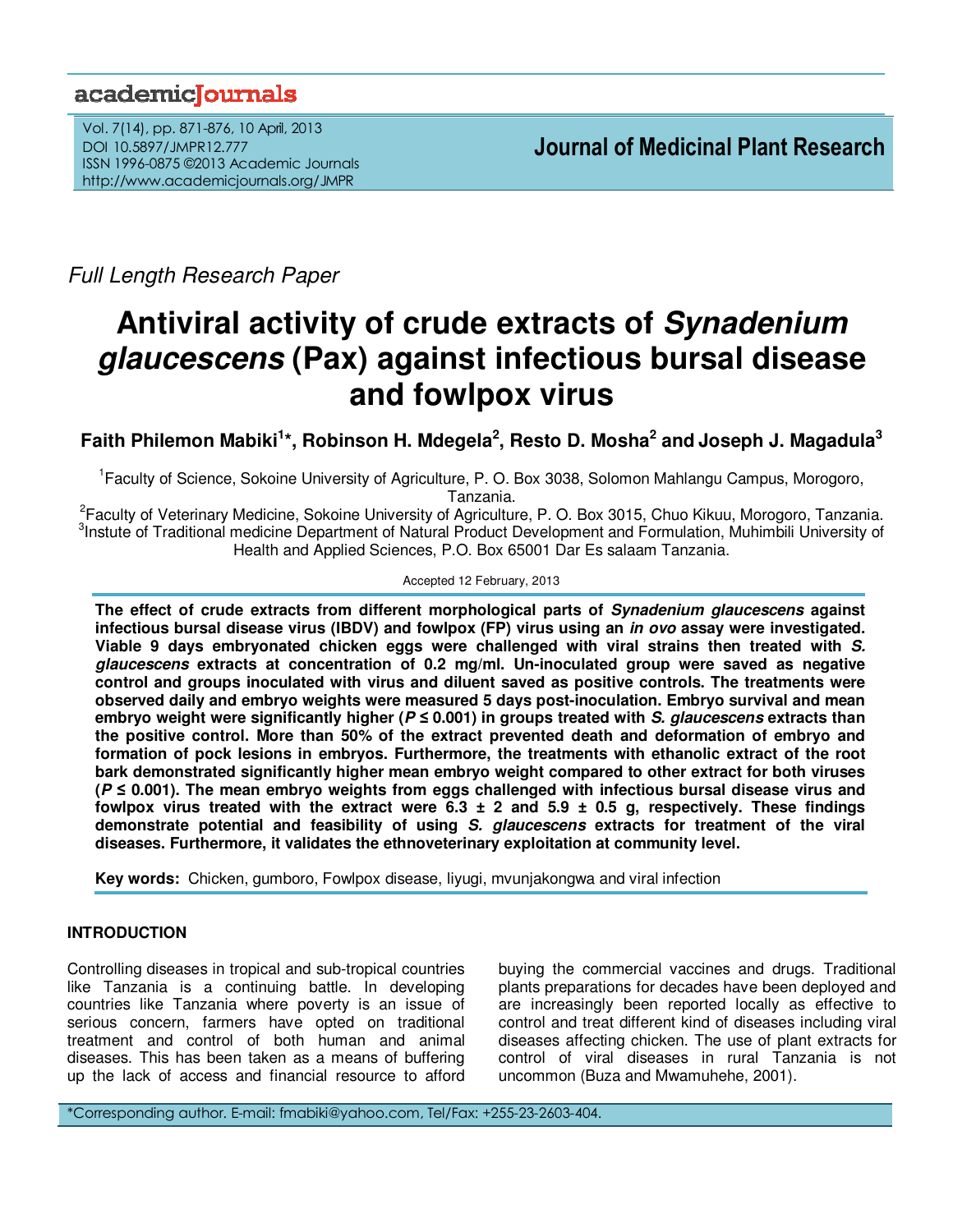| Group $(G)$ : $n = 5$ | <b>Treatment</b>                                        |
|-----------------------|---------------------------------------------------------|
| G1 to G15             | IBDV+extract+DMSO; 15 different extracts (SP/SD/SE 1-5) |
| G16 to G30            | FPDV+Extract+DMSO; 15 different extracts (SP/SD/SE 1-5) |
| G31                   | IBDV alone (V-)                                         |
| G32                   | FPVD alone (V-)                                         |
| G33                   | IBDV+DMSO (VS+)                                         |
| G34                   | FPDV+DMSO (VS+)                                         |
| G35                   | Untreated embryonated chicken egg ECE (V-)              |

**Table 1.** Grouping and treatment allocation for the in ovo assay.

Synadenium glaucescens (euphorbiaceae) is been deployed by communities in Tanzania for ethnomedical (Chhabra et al., 1984) and ethnoveterinary purposes (Mabiki et al., 2011; Wickama et al., 2006; Wickama et al., 2004). The plant is known as Liyugi in Bena/Hehe language and Mvunjakongwa in Swahili language. The water extract of the leaves and stems of S. glaucescens have demonstrated antimolluscicidal activity (Kloos et al., 1987) and weak inhibition of electrically induced contractions of the guinea-pig ileum (Rukunga et al., 1990). The viral diseases IBD and FP are among serious challenges for development of poultry industry in Tanzania (Yongolo et al., 2002). Despite the reports on the use of the plant in controlling various diseases, there is no report on the use of S. glaucescens in controlling both infectious bursal disease (IBD) and fowlpox disease (FPD). The aim of the study was to investigate the effectiveness of extracts from different morphological parts of S. glaucescens against infectious bursal disease virus (IBDV) and fowlpox disease virus (FPDV). Findings from this research provide valuable information on the usefulness of the plant against IBD and FPD in chicken.

#### **MATERIALS AND METHODS**

#### **Plant collection and processing**

Aided with local informants and botanist, the fresh plants were collected in Njombe region, Njombe district in southern higherlands of Tanzania. The samples were identified and confirmed by a botanist and voucher specimen was stored in the herbarium at the Botany Department, College of Natural and Applied Sciences of the University of Dar es Salaam (UDSM) in Tanzania, with specimen's number HOS/FM 3672. The roots, stems and leaves of S. glaucescens were cleaned and mechanically separated to get five parts; (1) the root bark, (2) root wood, (3) stem bark, (4) stem wood and (5) leaves. The samples 1 to 5 were air dried and pulverized to a particle size of 1 mm for use during extraction.

#### **Extraction of crude extracts**

The five dried and pulverized samples 1 to 5 each were soaked sequentially in solvents with increasing polarities [that is, petroleum spirit (P), dichloromethane (D) and ethanol (E)] twice each for 72 h for each solvent. After filtration, the extract was dried using rotary evaporator to obtain 15 crude extracts. The extracts were stored at 4°C before being used for antiviral tests. Extracts for use were dissolved in dimethyl sulphuroxide (DMSO) to make a concentration of 200 µg/ml. The extracts were coded with two letters, S denoting Synadenium followed by letter (P, D or E) denoting solvent type used and number 1 to 5 denoting the plant part.

#### **Antiviral screening**

#### **Test organisms**

The local strains of IBDV and FPDV were supplied by the Bacteriology and Mycology Laboratory, Department of Veterinary Microbiology and Parasitology, Sokoine University of Agriculture. In ovo assay following the procedure by Sally (2002) and Senne (1998), with slight modification, was used to test the antiviral potential of S. glaucescens extracts. Embryonated chicken eggs (ECE) which were 9 days old, were checked for viability by candling before being used. The ECE were randomized into 35 groups ( $n =$ 5) and allocated as shown in Table 1. During inoculation, a hole was made through the egg shell just above the air sac to allow vertical inoculation of 0.1 ml of the inoculum into the chorialallantoic fluid. The first 15 groups were treated with 15 inocula made by mixing 0.9 ml of 0.2 mg/ml of different extracts and 0.1 ml of IBDV, and the second 15 groups were treated with 15 inoculum made by mixing 0.9 ml of 0.2 mg/ml different extracts and 0.1ml of FPV.

A group of un-inoculated ECE (V-) served as negative control, two groups of ECE inoculated with 0.1 ml virus suspension only (V+) served as a positive control, and a group of ECE inoculated with 0.9 ml diluents (dimethylsulphoxide) and virus (VS+) served as positive control to study the effect of solvent. After inoculation, the inoculated site was sealed with paraffin wax then the eggs were kept at 4°C (refrigerated) for one hour. The eggs were then incubated at 37°C with the air sac uppermost. Embryos survival was monitored daily by checking the embryo movements, blood vessels and time of embryo death through candling of eggs. Five days post-inoculation, the eggs were chilled and growing embryos were observed for growth and weight change. The assessments of antiviral activity were based on survival of the embryo, mean embryo weight (MEW), formation of pock lesions on eggs and embryo for the eggs infected with FPV and deformation of embryos observed in chicken embryonated eggs infected with IBDV.

#### **Statistical analysis**

Data collected were analyzed using CoStat Version 6.400 (CoHort Software, USA). The weights for different groups were reported in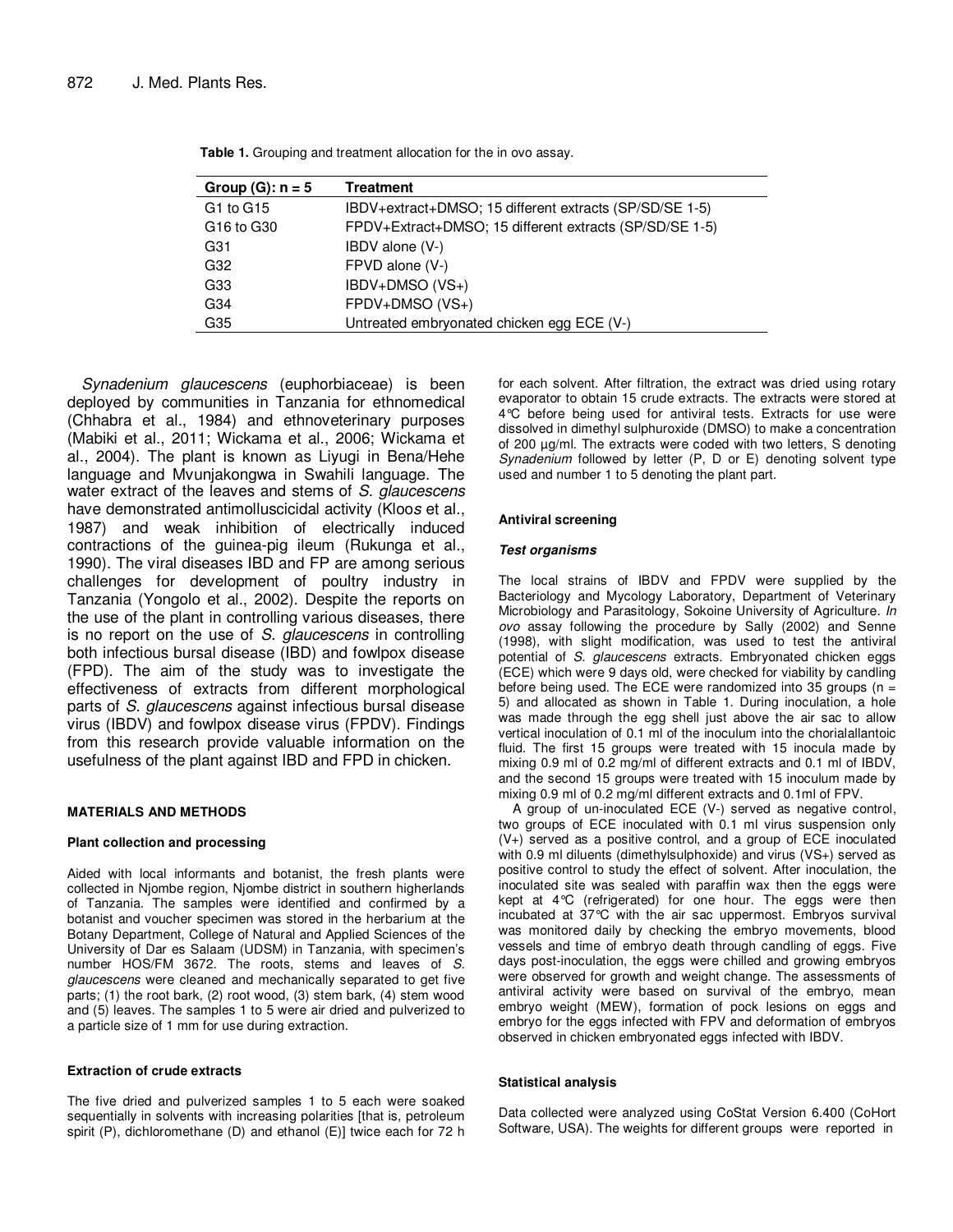MEW (%) ± standard deviation at 95% confidence interval. The differences of MEW were further analyzed by one-way analysis of variance (ANOVA) and significance was reported at  $P \le 0.05$ . Comparison of means was performed by Tukey-Kramer test.

## **RESULTS**

## **Observed time of embryo death, embryo deformation and Pox lesions formation**

Death time and embryo conditions during incubation and during harvest are as shown in Table 2. More than 50% of the extracts prevented death, prevented deformation of embryo and also prevented formation of pock lesions. A hundred percent death was recorded in the two positive controls of IBDV ( $EVS+$  and  $EV+$ ) as well as in embryos treated with Synadenium dichloromethane 1 and 2 (SD1, SD2) and Synadenium ethanol 2 (SE2) extracts within five days of incubation in IBDV treatment group. In all dead embryos, there was deformation of embryo and pox lesion formation except for SD1 and SD2 groups.

## **Mean embryo weights of embryonated chicken eggs challenged with IBDV treated with extracts**

There was a significant difference between MEW treated with different extracts ( $P \le 0.001$ ) in ECE challenged with IBDV, as indicated in Figure 1. The MEW in the positive control was significantly lower ( $P < 0.001$ ) than that of the negative control and most of the extracts. There was no significant difference between the positive controls and the four extracts; SE2, SD1, SD4  $(P > 0.001)$ . The MEW of treated ECE ranged between 1.3 to 6.3.2 g. Generally, the embryos treated with petroleum ether extracts demonstrated higher MEW well above 4 g, followed by ethanolic extract and dichloromethane extracts which were the lowest. The results further indicated that MEW of the ECE treated with ethanolic extract SE1 were significantly higher ( $P \le 0.001$ ) 6.3 ± 0.2 g compared to all treatment groups.

## **Mean embryo weights of embryonated chicken eggs challenged with FPDV treated with extracts**

Figure 1 shows the data about the effect of different extracts on the weights of FPDV infected embryos. The data shows that there was a significant difference between MEW of different extracts ( $P \le 0.001$ ) in ECE. The MEW in the positive control was significantly lower  $(P \le 0.001)$  than that of the negative control and majority of the extracts except SP3, SP5, SE2, SD2 and SD1. The MEW of treated ECE ranged between 1.3  $\pm$  0.1 to 6.3  $\pm$ 0.2 g. Generally, the embryos treated with ethanolic

extract demonstrated higher MEW well above 4 g, followed by and dichloromethane extracts that recorded the lowest MEW. The results further indicate that MEW of the ECE treated with ethanolic extract SE1 were significantly higher ( $P \le 0.001$ ). The extract SE1 recorded MEW of  $5.98 \pm 0.5$  g compared to all treatment groups.

## **DISCUSSION**

This study is the first to report the activity of S. glaucescens extracts against IBDV and FPV using chicken embryo model. A hundred percent death of embryo within three days post inoculation implies that the viruses were virulent. It is clear from Table 2 that treatment with extracts prevented death of embryo or prolonged survival of embryo compared to positive control. Furthermore, it prevented embryo deformation in ECE challenged with IBDV and formation of lesions in ECE challenged with FPDV. Treatment with extract SD1, SD2 and SE2 indicated toxicity to the embryo and possibly viral strains. This is indicated by early mortality of the embryos with neither deformation nor pox lesion. The fact that these were toxic to the virus, they can be used in biosecurity measure as natural disinfectants for decontamination purposes.

The mean embryo data in Figures 1 and 2 records higher MEW in most of the ECE treated with extracts which indicates the ability of extract to prevent effects of viral strains on the growing embryo. The effects of the extract is then linked to increase of MEW of infected embryos and thus extract differed significantly in their effect on the viral strains by demonstrating different MEW of the treated embryo for each treatment. The continuation of embryo growth unveiled by increase in weight and organ formation in ECE challenged FPDV implies that the extracts could potentially interfere the viral replication cycle either by blocking one point of propagation mechanisms inside the cells, prevent the invasion mechanism or kill the virus in the Inoculum.

The significant difference in MEW for different extracts could be attributed to the diversity of compounds in the extracts. Each extract had a different degree of inhibitory activity and specificity against the virus and/or its essential enzymes. A diversity of antiviral agents with diversified mechanism is reported in plants (Jasmin et al., 2003; Mohamed et al., 2010). Different researchers have reported the attempts to use plant to inhibit the effects of virus on cells with positive and negative results.

Simon et al. (2007) and Esimone et al. (2007) reported negative results in in vitro screening of antiviral activity of more than 9 plant species from the Brazilian flora and Nigeria against IBDV and none of them were active. However, several species are reported to have the potential to inhibit the effect of IBDV and FPDV on cells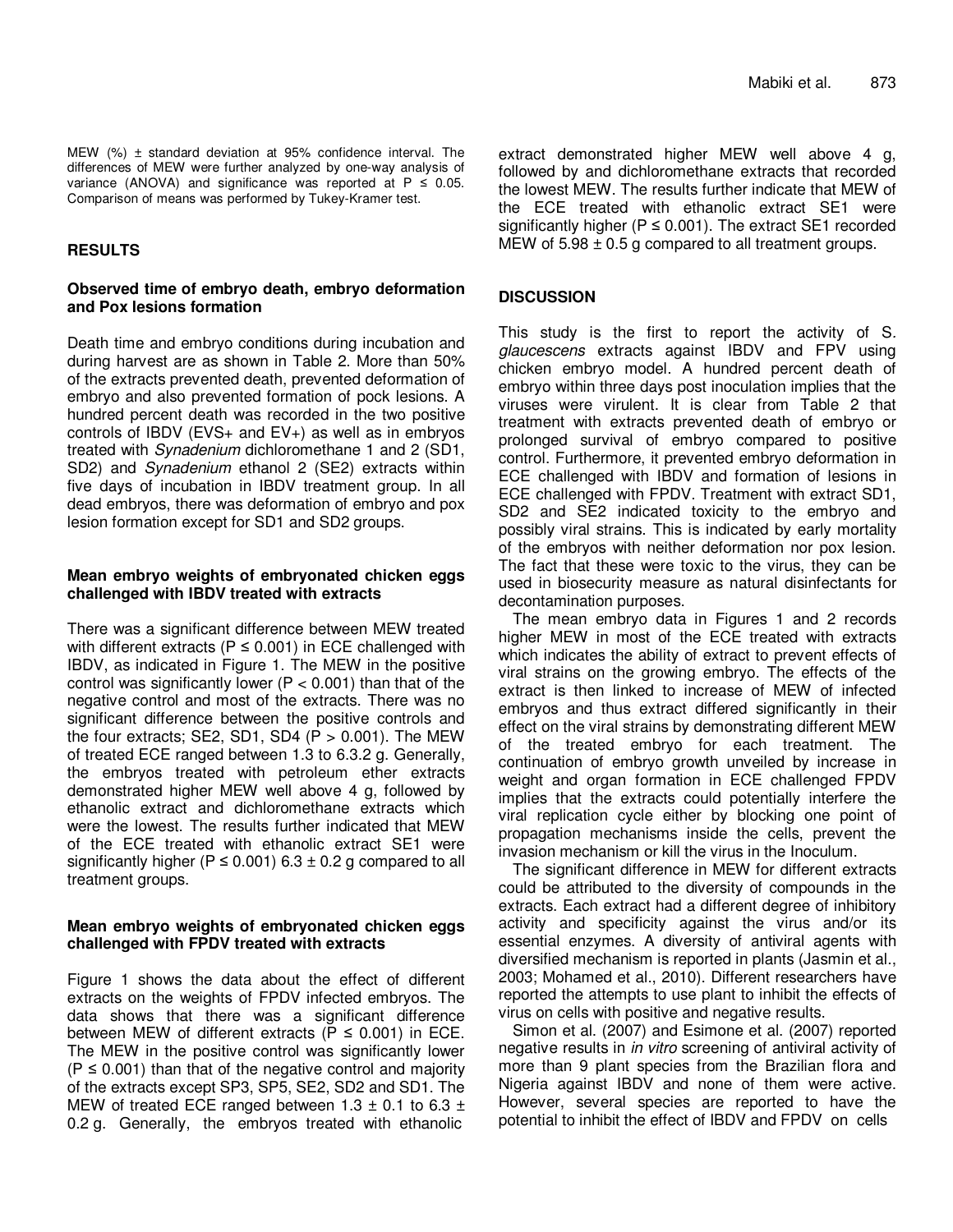| Inoculum               |                           | Time of embryo death (in days) |                         |                          |                                        |                     |                                          |
|------------------------|---------------------------|--------------------------------|-------------------------|--------------------------|----------------------------------------|---------------------|------------------------------------------|
| <b>Extract in DMSO</b> | <b>Virus</b>              | Day 1                          | Day 2                   | Day 3                    | Day 4                                  | Day 5               | Other observations <sup>a,b</sup>        |
| SP <sub>1</sub>        | <b>IBDV</b>               |                                |                         |                          |                                        |                     | No embryo deformation                    |
|                        | <b>FPV</b>                | $\boldsymbol{0}$               | 0                       | $\pmb{0}$                | $\pmb{0}$                              | 1                   | Pock lesions                             |
|                        | <b>IBDV</b>               | 0                              |                         |                          | $\pmb{0}$                              |                     |                                          |
| SP <sub>2</sub>        | <b>FPV</b>                | 0                              | 0<br>0                  | 0<br>0                   | $\pmb{0}$                              | 0<br>0              | No embryo deformation<br>No pock lesions |
|                        |                           |                                |                         |                          |                                        |                     |                                          |
|                        | <b>IBDV</b>               | $\pmb{0}$                      | 0                       | $\pmb{0}$                | 0                                      | 0                   | No embryo deformation                    |
| SP <sub>3</sub>        | <b>FPV</b>                | $\mathsf 0$                    | 0                       | 0                        | $\pmb{0}$                              | 1                   | Pock lesions                             |
|                        |                           |                                |                         |                          |                                        |                     |                                          |
| SP <sub>4</sub>        | <b>IBDV</b>               | $\pmb{0}$                      | 0                       | $\pmb{0}$                | $\pmb{0}$                              | 0                   | No embryo deformation                    |
|                        | <b>FPV</b>                | $\mathbf 0$                    | 0                       | 0                        | $\pmb{0}$                              | $\pmb{0}$           | No pock lesions                          |
|                        | <b>IBDV</b>               | 0                              | 0                       | $\pmb{0}$                | 0                                      | 0                   | No embryo deformation                    |
| SP <sub>5</sub>        | <b>FPV</b>                | $\mathbf 0$                    | 0                       | 0                        | $\pmb{0}$                              | 0                   | Pock lesions                             |
|                        |                           |                                |                         |                          |                                        |                     |                                          |
|                        | <b>IBDV</b>               | 3                              | $\mathbf 2$             | $\pmb{0}$                | 0                                      | 0                   | No embryo deformation                    |
| SD <sub>1</sub>        | <b>FPV</b>                | $\overline{\mathbf{4}}$        | 1                       | 0                        | $\pmb{0}$                              | 0                   | No pock lesions                          |
|                        |                           |                                |                         |                          |                                        |                     |                                          |
| SD <sub>2</sub>        | <b>IBDV</b>               | 3                              | $\mathbf 2$             | $\pmb{0}$                | $\pmb{0}$                              | 0                   | No embryo deformation                    |
|                        | <b>FPV</b>                | 3                              | $\mathbf{1}$            | 1                        | 0                                      | 0                   | No pock lesions                          |
|                        | <b>IBDV</b>               | 0                              | 0                       | $\pmb{0}$                | 0                                      | 0                   | No embryo deformation                    |
| SD <sub>3</sub>        | <b>FPV</b>                | 0                              | 0                       | 0                        | 0                                      | 0                   | No pock lesions                          |
|                        |                           |                                |                         |                          |                                        |                     |                                          |
|                        | <b>IBDV</b>               | 0                              | 0                       | $\pmb{0}$                | 0                                      | 1                   | No embryo deformation                    |
| SD <sub>4</sub>        | <b>FPV</b>                | 0                              | 0                       | 1                        | $\boldsymbol{2}$                       | $\pmb{0}$           | Pock lesions                             |
|                        |                           |                                |                         |                          |                                        |                     |                                          |
| SD <sub>5</sub>        | <b>IBDV</b>               | 0                              | 0                       | 0                        | 0                                      | 0                   | No embryo deformation                    |
|                        | <b>FPV</b>                | 0                              | 0                       | 0                        | $\pmb{0}$                              | 0                   | No pock lesions                          |
|                        | <b>IBDV</b>               | 0                              | 0                       | 0                        | 0                                      | 0                   | No embryo deformation                    |
| SE <sub>1</sub>        | <b>FPV</b>                | $\mathbf 0$                    | 0                       | 0                        | $\pmb{0}$                              | 0                   | No pock lesions                          |
|                        |                           |                                |                         |                          |                                        |                     |                                          |
| SE <sub>2</sub>        | <b>IBDV</b>               | 1                              | 3                       | 1                        | 0                                      | 0                   | Embryo deformation                       |
|                        | <b>FPV</b>                | 1                              | $\overline{\mathbf{c}}$ | $\overline{c}$           | $\pmb{0}$                              | 0                   | Pock lesions                             |
|                        |                           |                                |                         |                          |                                        |                     |                                          |
| SE <sub>3</sub>        | <b>IBDV</b>               | 0                              | 0                       | 0                        | 0                                      | 0                   | No embryo deformation                    |
|                        | <b>FPV</b>                | $\mathsf 0$                    | 0                       | $\pmb{0}$                | $\pmb{0}$                              | 0                   | No pock lesions                          |
|                        | <b>IBDV</b>               | 0                              | 0                       | $\pmb{0}$                | 0                                      | 0                   | No embryo deformation                    |
| SE4                    | <b>FPV</b>                | $\mathsf 0$                    | 0                       | 0                        | $\mathbf 0$                            | 0                   | No pock lesions                          |
|                        |                           |                                |                         |                          |                                        |                     |                                          |
| SE <sub>5</sub>        | <b>IBDV</b>               | 0                              | 0                       | $\pmb{0}$                | 0                                      | 0                   | No embryo deformation                    |
|                        | <b>FPV</b>                | $\mathsf 0$                    | $\pmb{0}$               | $\pmb{0}$                | $\mathbf 0$                            | $\pmb{0}$           | No pock lesions                          |
|                        |                           |                                |                         |                          |                                        |                     |                                          |
| $EV+$                  | <b>IBDV</b><br><b>FPV</b> | 0<br>0                         | 0<br>0                  | $\mathbf 2$<br>$\pmb{0}$ | $\overline{\mathbf{c}}$<br>$\mathbf 0$ | 1<br>$\overline{c}$ | Embryo deformation<br>Pock lesions       |
|                        |                           |                                |                         |                          |                                        |                     |                                          |

**Table 2.** Embryo deaths as observed from day 1 to day 5 post inoculation with IBDV and FPDV.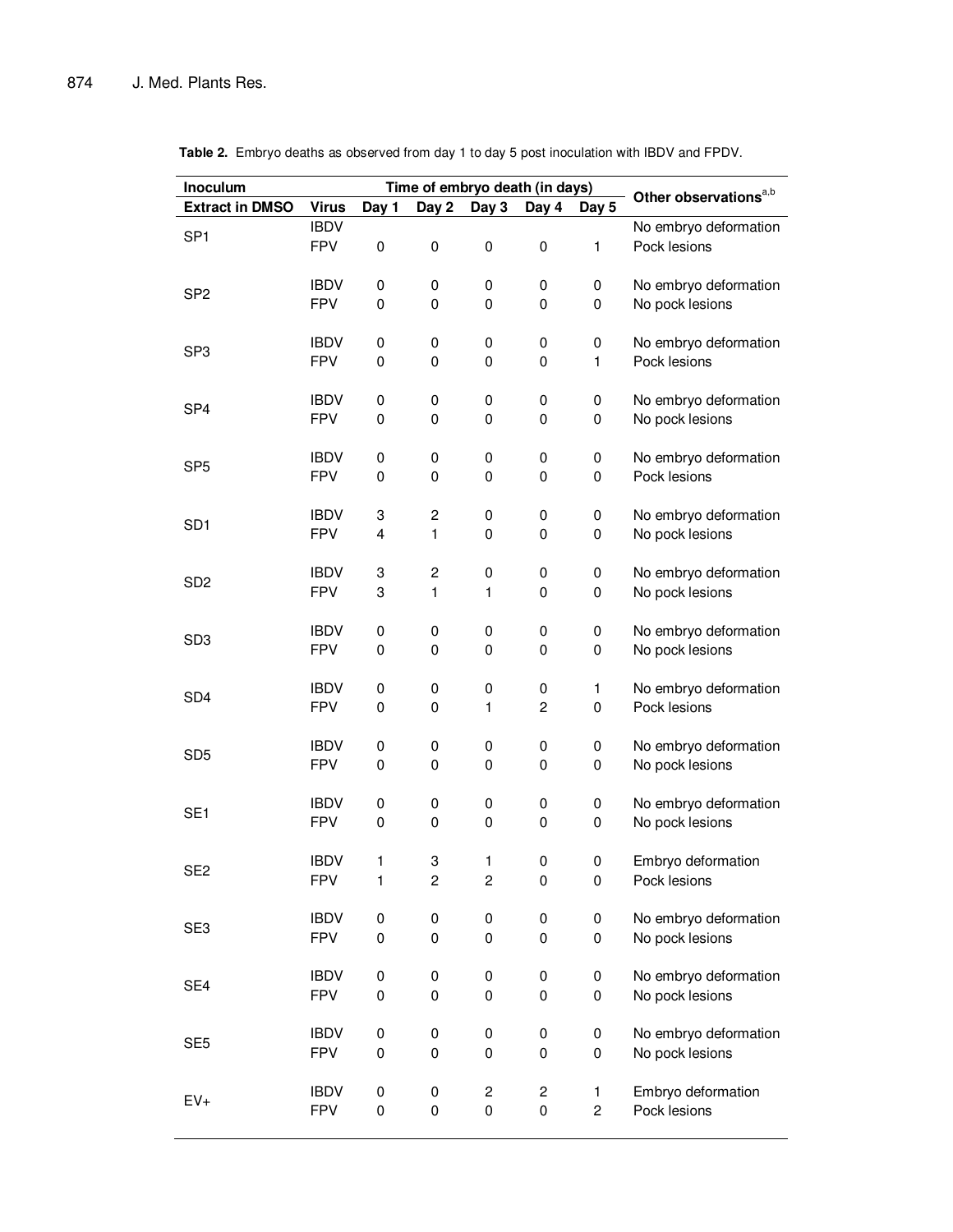| <b>100</b> |  |  |  | Embryo deformation |
|------------|--|--|--|--------------------|
|            |  |  |  | Pock lesions       |





**Figure 1.** Mean embryo weights following inoculation of embryonated chicken eggs (ECE) with IBDV treated with different concentrations of crude extracts of S. glaucescens. Where  $S =$  synadenium, P = petroleum ether, D = dichloromethane, E  $=$  ethanol, No. 1, 2, 3, 4, 5 = rootbark, root wood, stem bark, stem wood and leaves, respectively.  $EV_{+}$  = positive control group of eggs inoculated with;  $EVS_{+}$  = positive control group of eggs inoculated with IBDV and DMSO, EV- = negative control group of un-inoculated eggs.



**Figure 2.** Mean embryo weights following inoculation of embryonated chicken eggs (ECE) with FPDV treated with different concentrations of crude extracts of S.  $glaucescens.$  Where S = synadenium, P = petroleum ether, D = dichloromethane, E  $=$  ethanol, No. 1, 2, 3, 4, 5 = rootbark, root wood, stem bark, stem wood and leaves, respectively,  $EV_{+}$  = positive control group of eggs inoculated with FPDV; EVS+ = positive control group of eggs inoculated with FPDV and DMSO, EV- = negative control group of un-inoculated eggs.